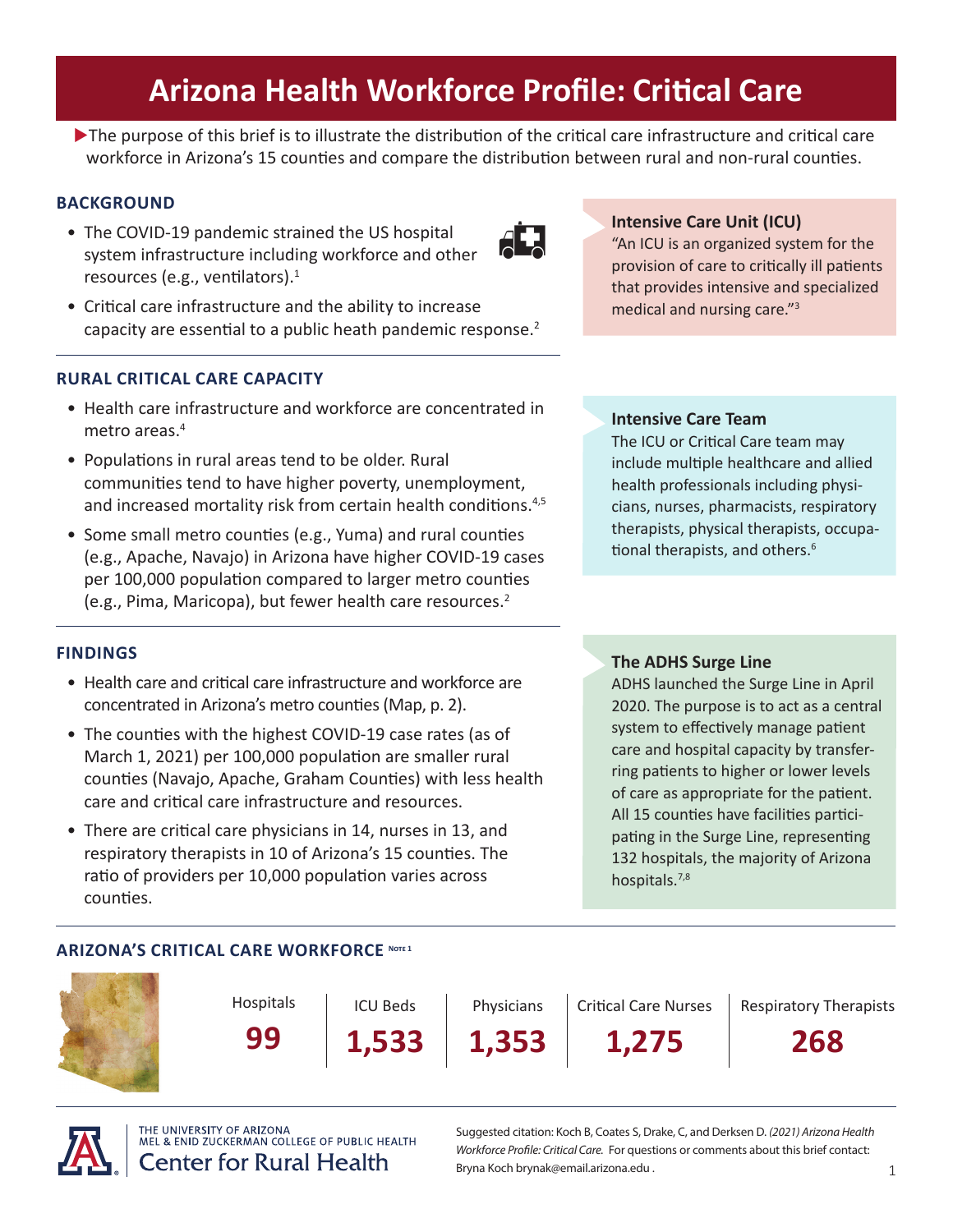# **Hospitals, ICU Beds, Critical Care Physicians, Critical Care Nurses & Respiratory Therapists**



Note 1: The hospital and ICU data for the table on p. 1 and this map are from the ADHS Uniform Accounting Report data 2018. Not all hospitals submit this report, so this data does not include federal, Indian Health Service, or PL-638 tribal facilities. There are 3 additional hospitals of these types in Apache, Maricopa, and Navajo counties; 2 in Pima county; and 1 in Cochise, Coconino, Gila, La Paz, Pinal, Yavapai, and Yuma counties. Some of these facilities may have ICU beds that are not included in this data because they are not reported in the UAR. This data is likely an undercount of total available ICU beds and inquiries regarding the most recent data should be made to ADHS. 2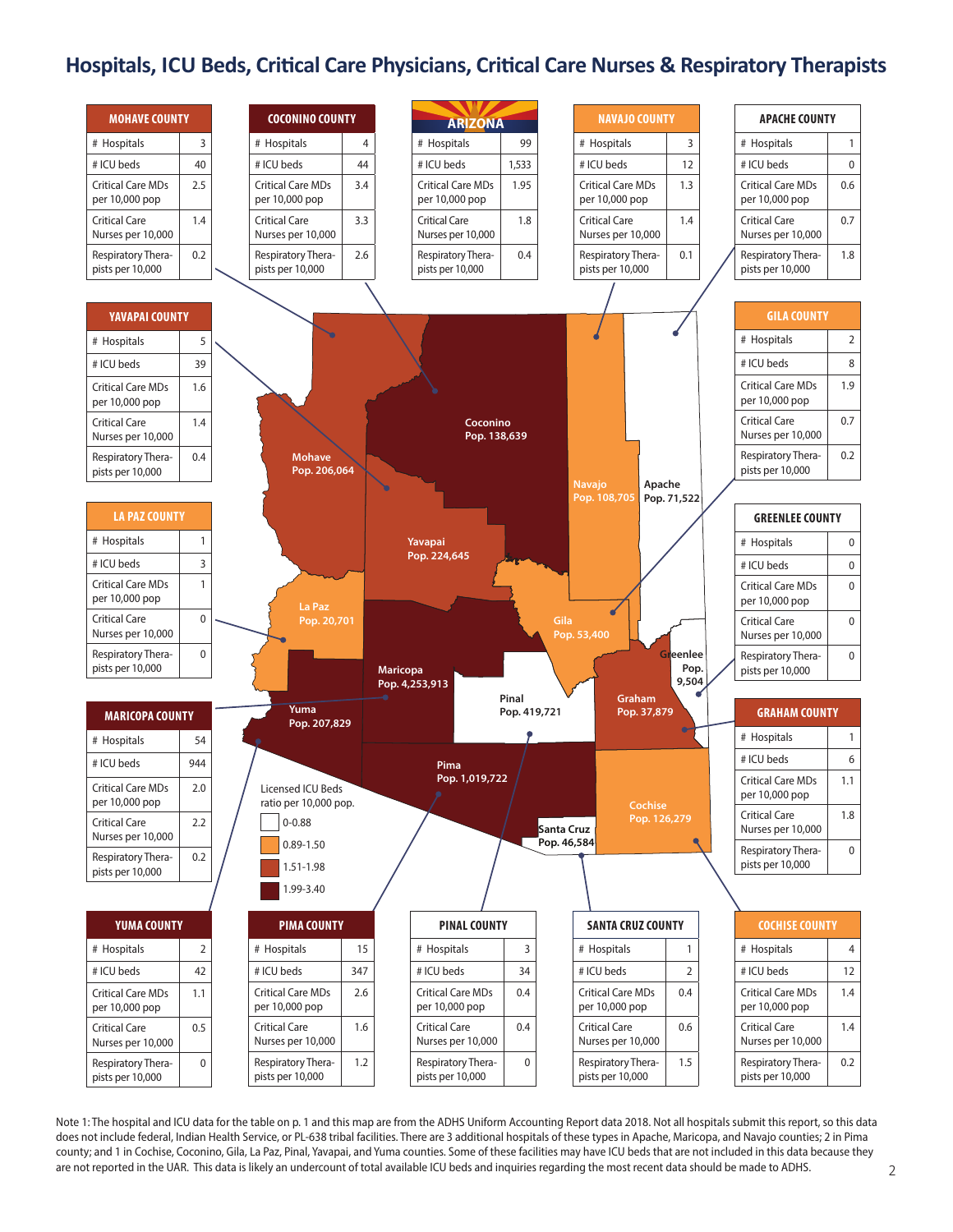# **Total Critical Care Workforce by County**



## **Critical Care Workforce Ratio per 10,000 Population by County**





THE UNIVERSITY OF ARIZONA MEL & ENID ZUCKERMAN COLLEGE OF PUBLIC HEALTH **Center for Rural Health** 

Suggested citation: Koch B, Coates S, Drake, C, and Derksen D. *(2021) Arizona Health Workforce Profile: Critical Care.* For questions or comments about this brief contact: Bryna Koch brynak@email.arizona.edu . 3